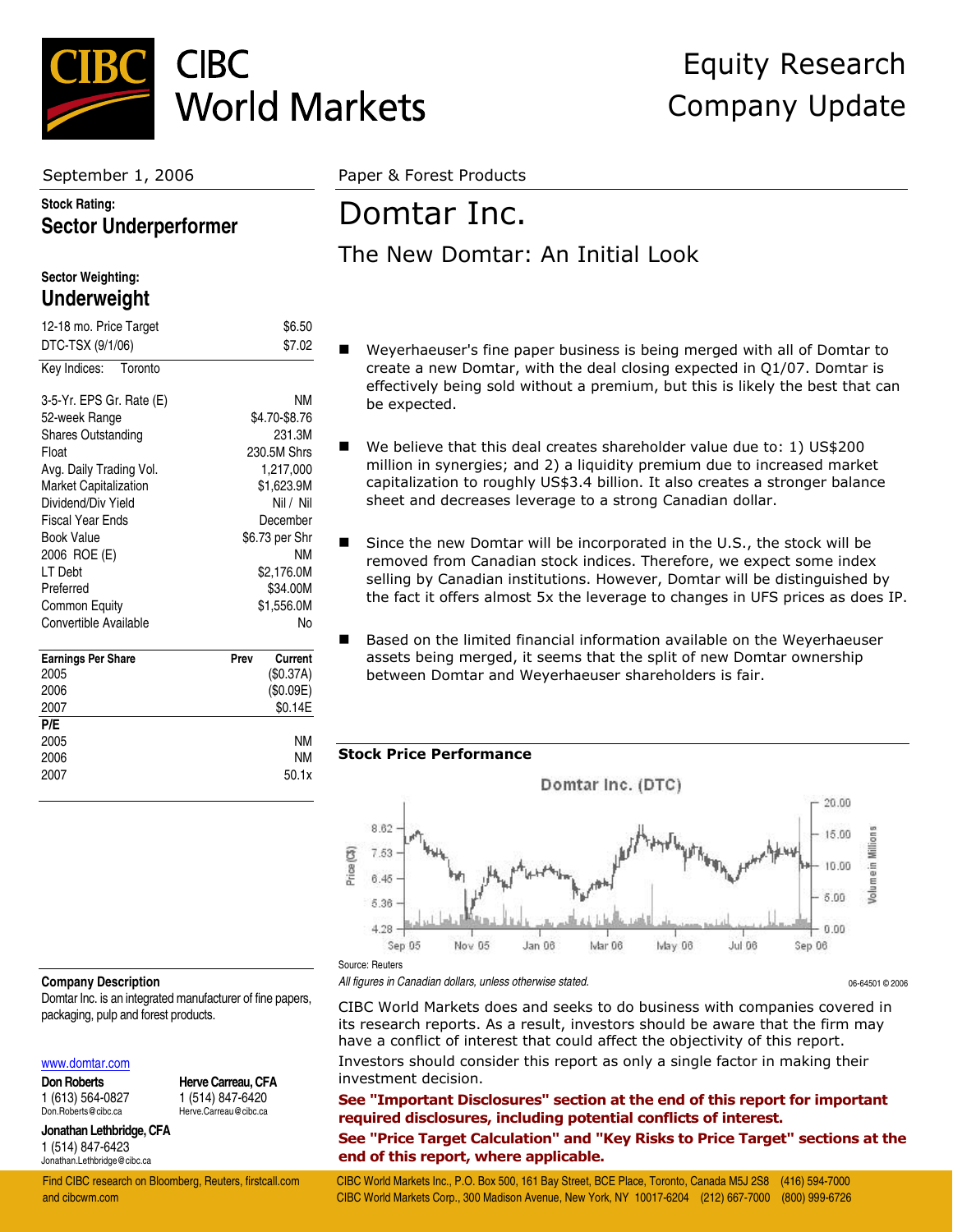# **The Deal Structure**

Weyerhaeuser's (WY–SP) fine paper business is being merged with all of Domtar (DTC–SU) to create a new Domtar, with the deal closing expected in Q1/07. Domtar is effectively being sold without a premium, but this is likely the best that can be expected.

The combination is subject to approvals by Domtar shareholders by a special resolution, the Superior Court of Quebec, and appropriate regulatory and other authorities, as well as to customary closing conditions. Importantly, the Caisse de dépôt, which owns roughly 15% of Domtar, has already expressed its tentative support for the transaction.

Under the terms of the agreement, Weyerhaeuser will distribute ownership of the fine paper business to its shareholders in either a spin-off or split-off transaction. Weyerhaeuser will determine which approach it will take prior to closing the transaction. A spin-off would involve a pro-rata distribution of shares to Weyerhaeuser shareholders. In a spin-off, Weyerhaeuser shareholders would receive a pro-rata distribution of approximately 1.14 shares of the new company for each share of Weyerhaeuser that they own. A split-off would provide Weyerhaeuser shareholders the option to elect to exchange Weyerhaeuser shares for stock in the new Domtar.

Since the new Domtar will be incorporated in the U.S., we expect the stock to be removed from Canadian stock indices (but eventually added to the U.S. indices). As a result, we estimate that Canadian index-related selling should be around 15–18 million shares (or 21x–26x average recent daily volume). While this will likely only occur when the deal is closed in Q1/07, hedge funds will be shorting the stock in the interim in anticipation of this occurring. Once the deal closes, we also expect some natural selling of the new Domtar as investors in a US\$14 billion cap "solid wood" company may not be interested in owning a US\$3 billion cap "paper" company. The overhang on Weyerhaeuser's side will be more limited if the split-off option is chosen.

## **The Valuation**

Using Domtar's closing share price of \$7.65 prior to the announcement, the stock is valued at:

- 14.0x latest-12-month EBITDA
- 8.1x Q2/2006 EBITDA
- 11.1x 2005 EBITDA
- 9.2x 2006E EBITDA
- 7.0x 2007E EBITDA
- 8.3x normalized EBITDA

Based on the limited financial information available on the Weyerhaeuser assets being merged, it seems that the split of new Domtar ownership between Domtar and Weyerhaeuser shareholders is fair. In Q2/2006, the only EBITDA available for Weyerhaeuser assets, Domtar would have represented 53% of the combined EBITDA, whereas it will represent 52% of the new total enterprise value (TEV) (see Exhibit 1). Because it is being merged with a higher debt level, Domtar shareholders will own only 45% of the new Domtar. Leveraging the Weyerhaeuser

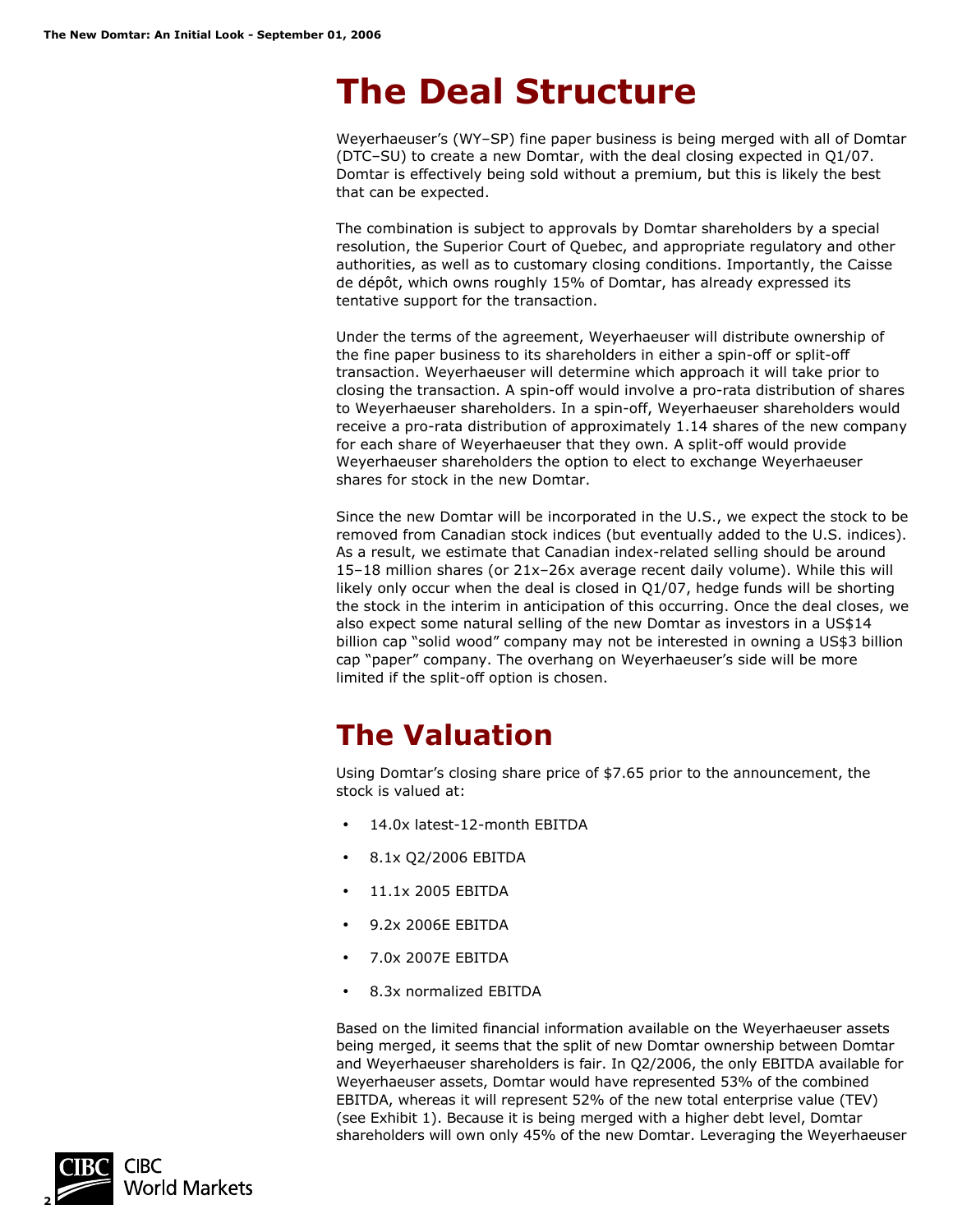assets further prior to the merger could have increased the representation of Domtar shareholders, but one of the goals of the transaction is to have a resulting company with a stronger balance sheet than that of the old Domtar.

In addition, given the Reverse Morris Trust structure used in the deal, our understanding is that it was necessary for Weyerhaeuser shareholders to have a majority of the new entity in order for this to be a tax-free transaction.

#### **Exhibit 1. Pro Forma Financial Highlights (Q2/2006 Annualized In US\$)**

|                                 | Domtar Including<br>Norampac | Weverhaeuser Paper<br>Assets | <b>New Domtar</b> |
|---------------------------------|------------------------------|------------------------------|-------------------|
| <b>Sales</b>                    | \$4,126                      | \$3,000                      | \$7,126           |
| <b>EBITDA</b>                   | \$434                        | \$380                        | \$814             |
| <b>EBITDA Margin</b>            | 10.5%                        | 12.7%                        | 11.4%             |
| Debt                            | \$1,935                      | \$1,350                      | \$3,285           |
| Market Cap                      | \$1,574                      | \$1,913                      | \$3,487           |
| <b>TEV</b>                      | \$3,509                      | \$3,263                      | \$6,772           |
| % Of TEV                        | 52%                          | 48%                          | 100%              |
| % Of EBITDA                     | 53%                          | 47%                          | 100%              |
| Debt To Capital Ratio At Market | 55%                          | 41%                          | 49%               |
| <b>TEV To EBITDA</b>            | 8.1                          | 8.6                          | 8.3               |

Source: Company reports and CIBC World Markets Inc.

## **The Financial Impact**

Based on annualized Q2/06 results, the new entity would have generated US\$7.1 billion in sales and US\$814 million in EBITDA and carried US\$3.3 billion in debt. While the Weyerhaeuser assets would have contributed US\$380 million in EBITDA, this reflects US\$334 million in depreciation and amortization. As a result, on an EBIT basis, the Weyerhaeuser assets would have contributed only US\$46 million. However, note that there was significant downtime at some of these assets over this period, which reduced the EBIT.

We think this deal creates shareholder value due: to 1) US\$200 million in synergies; and 2) a liquidity premium due to increased market capitalization to roughly US\$3.5 billion. It also creates a stronger balance sheet and decreases leverage to a strong Canadian dollar. We estimate that the debt/capital ratio will improve from 55% to 49% based on the market value of the equity, and that the EPS sensitivity to changes in the C\$/US\$ exchange rate will fall by more than half.

Appendix 1 provides our initial estimate of the 2007 pro forma income statement for the new Domtar in Canadian dollars assuming that the transaction occurs on December 31, 2006. We emphasize that only a limited amount of financial information is available at this time, and expect to refine our estimates once the circular is distributed in November. In terms of hard numbers, we only have one quarter of annualized data (Q2/06) for both businesses (and even that quarter was not very representative due to unusual operating conditions). We are hampered by the fact that the bundle of assets coming over from Weyerhaeuser is not the same as what was historically represented in that company's segmented results.

Based on our conservative forecasts, we estimate that the transaction will be slightly dilutive to 2007E EPS with the limited amount of financial information available at this time. Our forecasts assume an uncoated freesheet (UFS) price of US\$800/tonne in 2007 compared to the current price of US\$850/ton. Our forecasts also assume that one-third of the synergies will be realized in 2007. As a result, we reduced our 2007E EPS estimate from \$0.16 to \$0.14 on August 23.

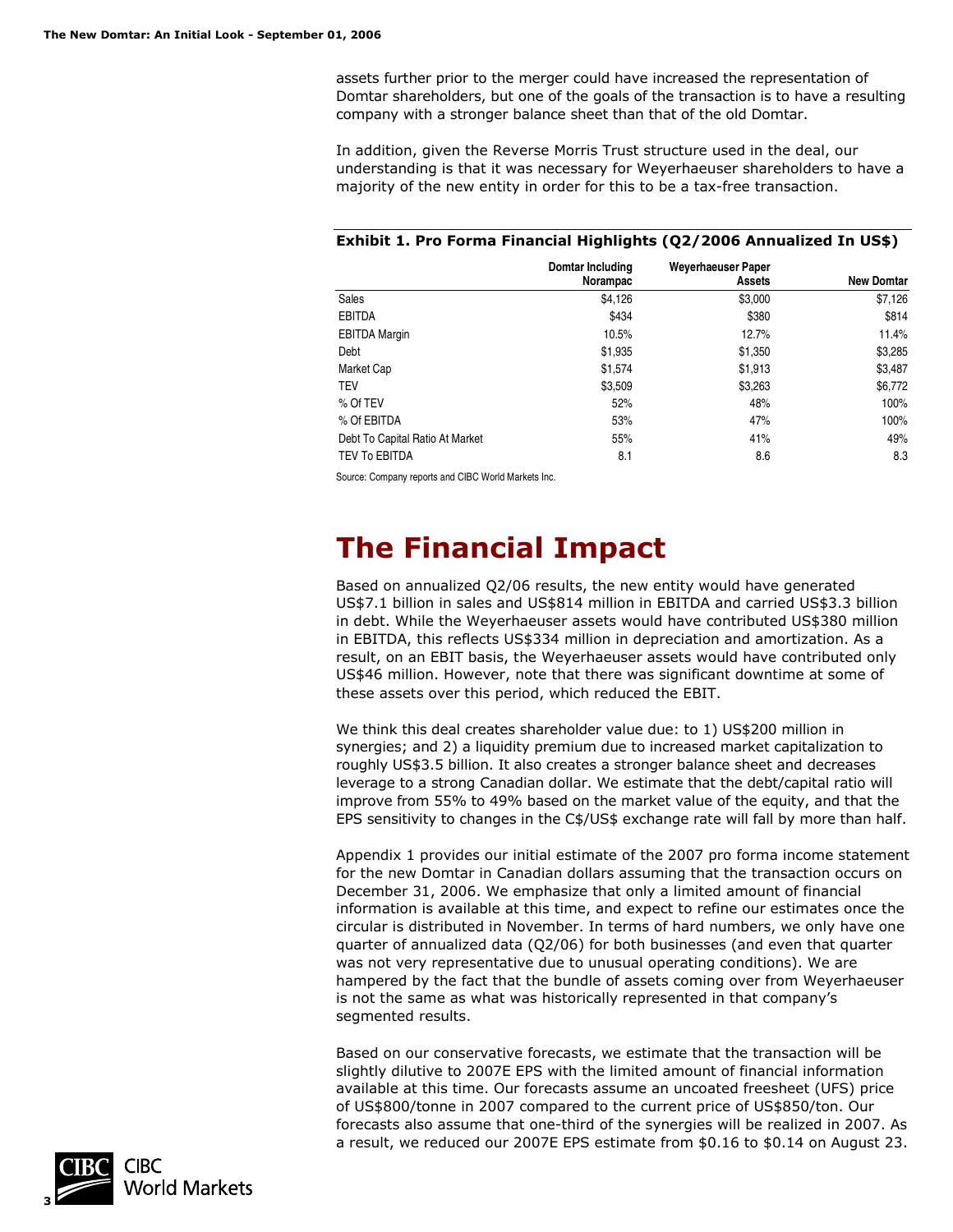Largely because of the expected synergies, our price target for the new Domtar is \$6.50, compared to our price target of \$6.00 for the old Domtar. Despite the improved liquidity, our target multiple stays at 6.0x. We maintain our Sector Underperformer rating.

## **A New Leader**

There is no question that the announced merger will create one of the largest UFS paper producers in the world. It will have:

- More than 5.2 million tons of fine paper capacity at 16 paper mills.
- 240,000 tons of coated groundwood (CGW) capacity at one mill.
- Approximately 1.6 million tonnes of pulp capacity (plus 330,000 tpy that is indefinitely idled), including two market pulp mills.
- Relationships with more than 100 independent merchants at some 350 locations.
- Domtar's paper merchants, with 27 locations.
- 1.3 Bfbm of lumber capacity at 10 sawmills.
- 50% ownership of Norampac, the largest paperboard company in Canada.

With 5.2 million tons of fine paper capacity, the company will have a 33% share of the North American market. While imports of fine paper into North America have historically been low, increasing offshore capacity and the threat of imports will be a discipline on any exercise of pricing power.

Although Domtar will be roughly doubling its paper capacity, the EPS sensitivity and leverage to changes in UFS prices will remain basically unchanged given the new shares that will be issued (see Exhibits 2 and 3). When the amount of capital invested in all the stocks is held constant, the leverage metric indicates that Domtar offers almost 5x the leverage to UFS prices as International Paper. Only the much smaller Fraser Paper offers greater leverage to changes in this commodity price.





Source: Company reports and CIBC World Markets Inc.

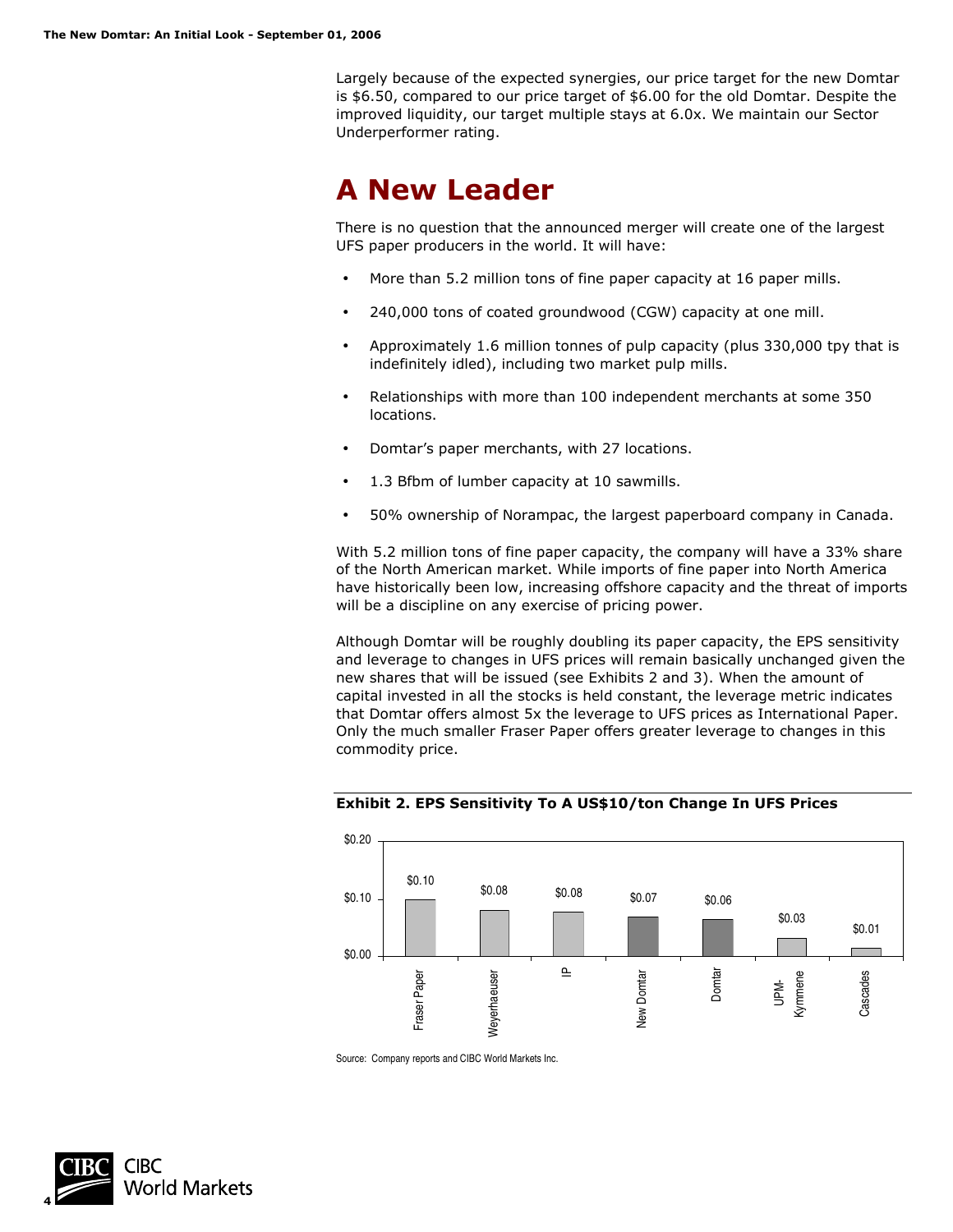

**Exhibit 3. Leverage Per US\$1,000 Invested To The Price Of UFS** 

Domtar President and CEO Raymond Royer will lead an organization of 14,000 employees with a management team consisting of executives from Weyerhaeuser paper operations and Domtar. This team includes Marvin Cooper, Weyerhaeuser senior vice president, Cellulose Fiber & White Paper, Containerboard Manufacturing and Engineering, who will become chief operating officer (COO) of the new company. The new Domtar will have its head office in Montreal, Quebec, while the headquarters of operations will be in Fort Mill, SC. The new Domtar will be incorporated in the U.S.

Focusing on the pulp and paper segments of the large fine paper franchises, it appears that International Paper (IP–SP) has the low-cost franchise based on Q2 earnings (see Exhibit 4). However, it should be noted that the mix between pulp, UFS and coated paper is different from one company to another.



**Exhibit 4. Q2 EBITDA Margins Of Fine Paper Segments** 

Source: Company reports and CIBC World Markets Inc.

Exhibit 5 summarizes all of the production facilities of the new company, and capacity at each mill. Note that we have also provided an estimate of where each mill sits on the industry cost curve. Management asserts that six of the company's UFS mills (e.g., Ashdown, Hawesville, Kingsport, Bennettsville, Johnsonburg, Windsor) are world-class facilities, and we agree that the first three are in the lowest quartile of the North American cost curve.



Source: Company reports and CIBC World Markets Inc.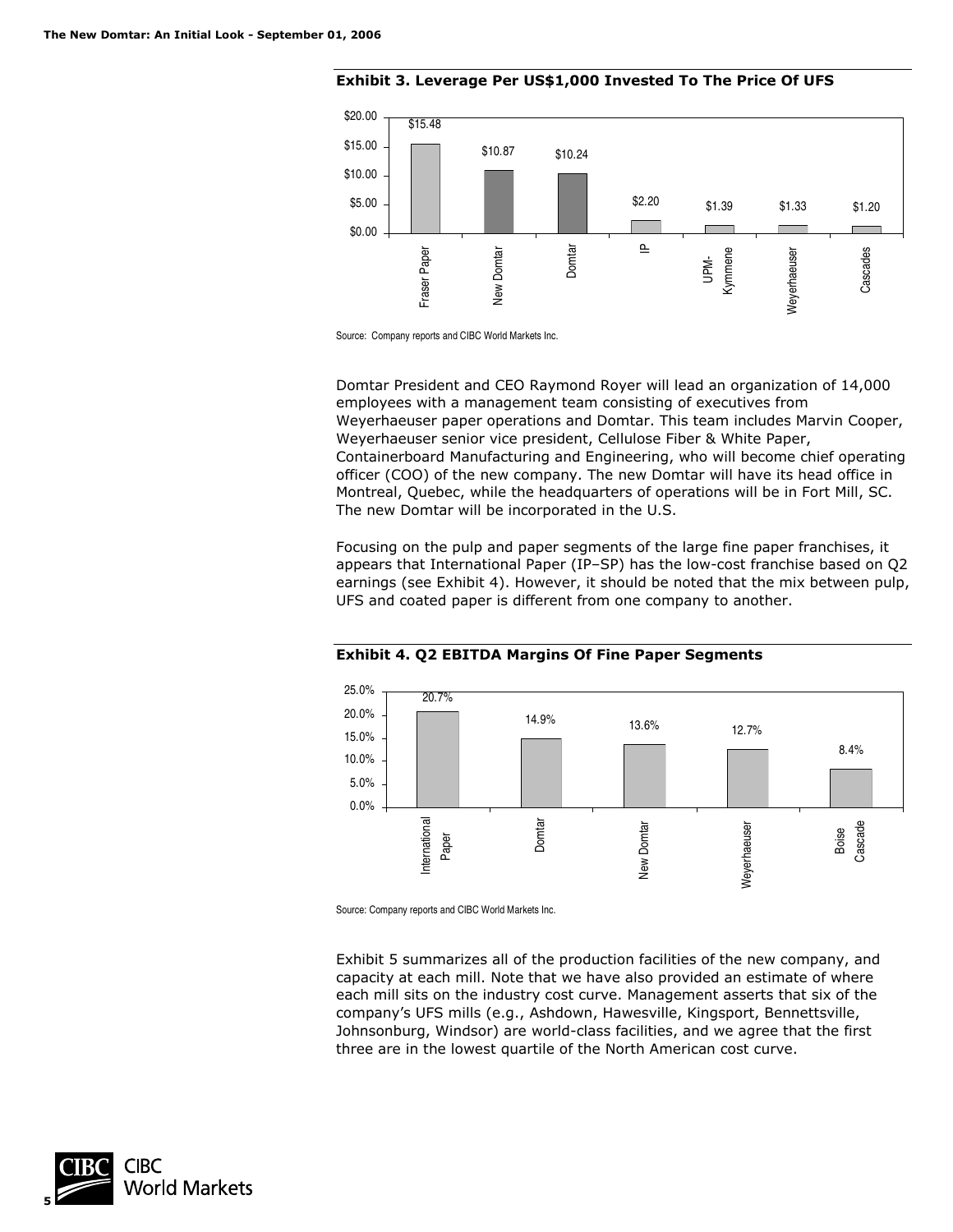#### **Exhibit 5. The New Domtar**

|                                                           |                                                                                 |                 |                                           |        | Capacity |       |        | Capacity        |       |
|-----------------------------------------------------------|---------------------------------------------------------------------------------|-----------------|-------------------------------------------|--------|----------|-------|--------|-----------------|-------|
|                                                           | <b>Estimated Position On Cost Curves</b><br>(Quartile) North America Cash Costs | <b>Machines</b> | Number Of Avg. Size Of<br><b>Machines</b> | Canada | U.S.     | Total | Domtar | Weyco<br>Assets | Total |
| Uncoated Freesheet (thousand short tons)                  |                                                                                 |                 |                                           |        |          |       |        |                 |       |
| Ashdown, AR                                               | 1st                                                                             | 4               | 225                                       |        | 900      | 900   | 900    |                 | 900   |
| Bennetsville, SC                                          | 2nd                                                                             | $\mathbf{1}$    | 370                                       |        | 370      | 370   |        | 370             | 370   |
| Dryden, ON (one machine down, not shown in capacity)      | 2nd                                                                             | $\mathbf{1}$    | 330                                       | 330    |          | 330   |        | 330             | 330   |
| Espanola, ON                                              | Specialties, 2nd                                                                | 2               | 50                                        | 100    |          | 100   | 100    |                 | 100   |
| Hawesville, KY                                            | 1st                                                                             | 2               | 300                                       |        | 600      | 600   |        | 600             | 600   |
| Johnsonburg, PA                                           | 2nd                                                                             | 2               | 180                                       |        | 360      | 360   |        | 360             | 360   |
| Kingsport, TN                                             | 1st                                                                             | $\mathbf{1}$    | 410                                       |        | 410      | 410   |        | 410             | 410   |
| Nekoosa, WI                                               | 2nd                                                                             | 3               | 67                                        |        | 200      | 200   | 200    |                 | 200   |
| Plymouth, NC                                              | 1st                                                                             | 2               | 235                                       |        | 470      | 470   |        | 470             | 470   |
| Port Edwards, WI                                          | 3rd                                                                             | 4               | 50                                        |        | 200      | 200   | 200    |                 | 200   |
| Port Huron, MI                                            | Specialties, 4th                                                                | 4               | 25                                        |        | 100      | 100   | 100    |                 | 100   |
| Rothschild, WI                                            | 3rd                                                                             | $\mathbf{1}$    | 140                                       |        | 140      | 140   |        | 140             | 140   |
| Prince Albert, SK (shut down indefinitely)                | 4th                                                                             | $\mathbf{1}$    | 290                                       | 290    |          | 290   |        | 290             | 290   |
| Windsor, QC                                               | 2nd                                                                             | 2               | 300                                       | 600    |          | 600   | 600    |                 | 600   |
| Woodland, ME                                              | 2nd                                                                             | $\mathbf{1}$    | 100                                       |        | 100      | 100   | 100    |                 | 100   |
| Total                                                     |                                                                                 |                 |                                           | 1,320  | 3,850    | 5,170 | 2,200  | 2,970           | 5,170 |
| Coated Freesheet (thousand short tons)                    |                                                                                 |                 |                                           |        |          |       |        |                 |       |
| Hull, QC                                                  | <b>NA</b>                                                                       | $\mathbf{1}$    | 100                                       | 100    |          | 100   | 100    |                 | 100   |
| Coated Groundwood (thousand short tons)                   | Global Cost Curve Del. Chicago                                                  |                 |                                           |        |          |       |        |                 |       |
| Columbus, MS                                              | 1st                                                                             |                 |                                           |        | 240      | 240   |        | 240             | 240   |
| Pulp Mills (thousand metric tonnes)                       | Global Softwood Curve Del. Rotterdam                                            |                 |                                           |        |          |       |        |                 |       |
| Ashdown, AR                                               | 1st                                                                             |                 |                                           |        | 190      | 190   | 190    |                 | 190   |
| Bennettsville, SC                                         | 2nd                                                                             |                 |                                           |        | 90       | 90    |        | 90              | 90    |
| Dryden, ON (currently idled)                              | 4th                                                                             |                 |                                           | 50     |          | 50    |        | 50              | 50    |
| Espanola, ON                                              | 4th                                                                             |                 |                                           | 240    |          | 240   | 240    |                 | 240   |
| Hawesville, KY                                            | 2nd                                                                             |                 |                                           |        | 100      | 100   |        | 100             | 100   |
| Kamloops, BC                                              | 3rd, worst in BC Interior                                                       |                 |                                           | 450    |          | 450   |        | 450             | 450   |
| Lebel-sur-Quevillon, QC (shut down indefinitely)          | 4th                                                                             |                 |                                           | 290    |          | 290   | 290    |                 | 290   |
| Plymouth, NC                                              | 2nd                                                                             |                 |                                           |        | 160      | 160   |        | 160             | 160   |
| Prince Albert, SK (shut down indefinitely)                | 4th                                                                             |                 |                                           | 120    |          | 120   |        | 120             | 120   |
| Woodland, ME                                              | Hardwood, NA                                                                    |                 |                                           |        | 240      | 240   | 240    |                 | 240   |
| <b>Total Market Pulp</b>                                  |                                                                                 |                 |                                           | 1,150  | 780      | 1,930 | 960    | 970             | 1,930 |
| Total Pulp & Paper (short tons)                           |                                                                                 |                 |                                           | 2,688  | 4,710    | 7,397 | 3,358  | 4,039           | 7,397 |
| <b>Distribution</b>                                       |                                                                                 |                 |                                           | 36%    | 64%      | 100%  | 45%    | 55%             | 100%  |
| Paper Converting & Forms (thousand short tons)            | ΝA                                                                              |                 |                                           |        | 1,820    |       |        | 1,820           |       |
| Lumber (Mfbm)                                             | North America Cash Cost                                                         |                 |                                           |        |          |       |        |                 |       |
| 9 sawmills in Eastern Canada, 1 in Saskatchewan           | 4th on average                                                                  |                 |                                           | 1,300  |          | 1,300 | 1,100  | 200             | 1,300 |
| Packaging (thousand short tons)                           |                                                                                 |                 |                                           |        |          |       |        |                 |       |
| 50% of Norampac                                           | NA                                                                              |                 |                                           |        |          | 1,600 | 1,600  |                 | 1,600 |
| Source: RISI, Company reports and CIBC World Markets Inc. |                                                                                 |                 |                                           |        |          |       |        |                 |       |

We think the UFS mills (and perhaps the one sawmill in Ontario) are a good fit with Domtar's existing operations. However, we do not see the case for acquiring the market pulp mill in Kamloops, B.C. or the CGW mill in Columbus, MS.

• The Kamloops mill is estimated to be the one of the highest cost softwood kraft mills in the B.C. interior, and its long-term future is in question. It is also in a region in which Domtar has no existing operations, and produces a product that is not core to the company.

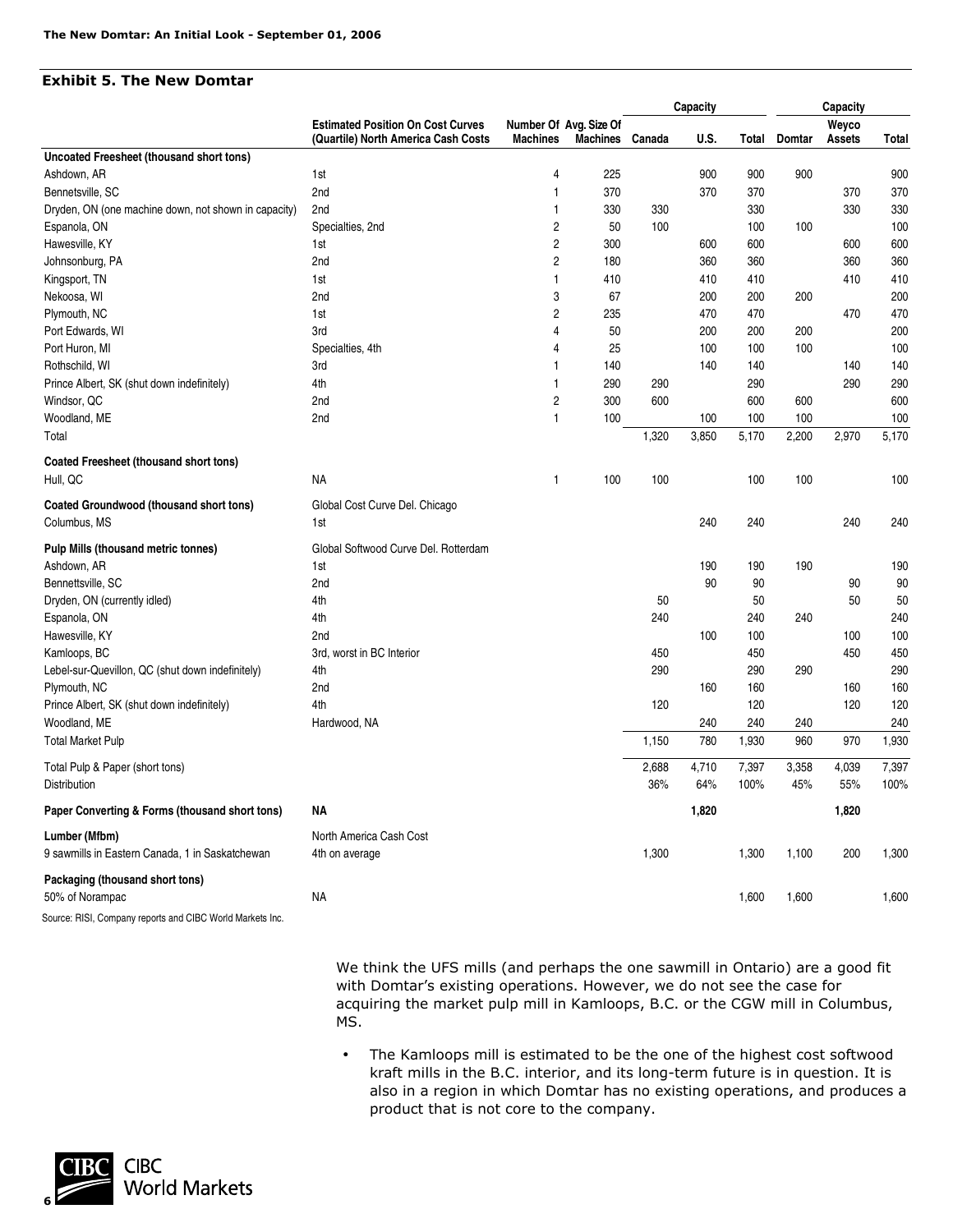- The Columbus facility will be the only producer of CGW paper in the company. Furthermore, the site will continue to be shared with Weyerhaeuser, which is retaining ownership of the fluff pulp operation. Given the joint ownership of the overall site, the prospective buyers for the paper operation are very limited.
- Our conclusion is that in order for Domtar to complete this transaction, it had to adopt two orphans (or arguably three, if you include the sawmill in Big River, Saskatchewan).

## **Commodity Outlook – A Challenging Segment Where Further Actions Might Be Needed**

A relevant question to ask is whether exposure to UFS paper is a good thing at this point in time. Having increased by US\$150/ton so far this year, the price of the benchmark offset role is currently around US\$850. Furthermore, both Weyerhaeuser and Boise have announced a further US\$40/ton increase for September. Although earnings have clearly lagged, prices are now above our "normalized" estimate of US\$725/ton and we expect them to average US\$800/ton in 2007.

We maintain that the recent strength in UFS prices is primarily due to capacity closures rather than robust demand. The latest data show North American UFS demand fell 4.3% year over year in July and 1.3% year to date. On the other hand, North American UFS capacity has fallen by roughly 10% since the beginning of 2005 due to capacity closures.

The declining growth in North American demand for UFS paper is mainly due to its maturity. Going forward, we estimate the secular growth to be roughly 1%. The cut-size grade is the largest segment of the UFS market, accounting for approximately 40% of the total and growing at a slightly faster rate. However, its growth rate has also declined in recent years due to a range of factors (e.g., declining use of paper in offices due to greater use of email; general cost saving measures; decline in printed forms; substitution of coated grades for uncoated grades in advertising applications.) The growth in cut-size demand is somewhat counter-balanced by a decline in demand for forms bond, offset and computer printout paper — three grades in which the new Domtar has a greater than industry average focus.

We think further closures of UFS capacity are required to ensure the long-term profitability of the company. However, management is not discussing any closures at this point. To some extent, this is understandable since the most obvious closures in these two companies have already taken place. Nonetheless, we think many investors were hoping further industry consolidation would lead to more rationalization and higher operating rates.

If the demand for UFS paper continues to decline as expected, the most logical closure candidates for the new Domtar are likely the mills in Rothschild, WI and Dryden, Ontario. Both of these mills currently belong to Weyerhaeuser, and the future of the latter is heavily influenced by the outlook for the Canadian dollar and energy prices in Ontario. With seven small machines in total at the Domtar mills in Nekoosa and Port Edwards, we would also expect some additional rationalization in Wisconsin. Note that we do not expect the 290,000-tpy UFS machine in Prince Albert, Saskatchewan, which is shut down indefinitely, will ever be restarted.

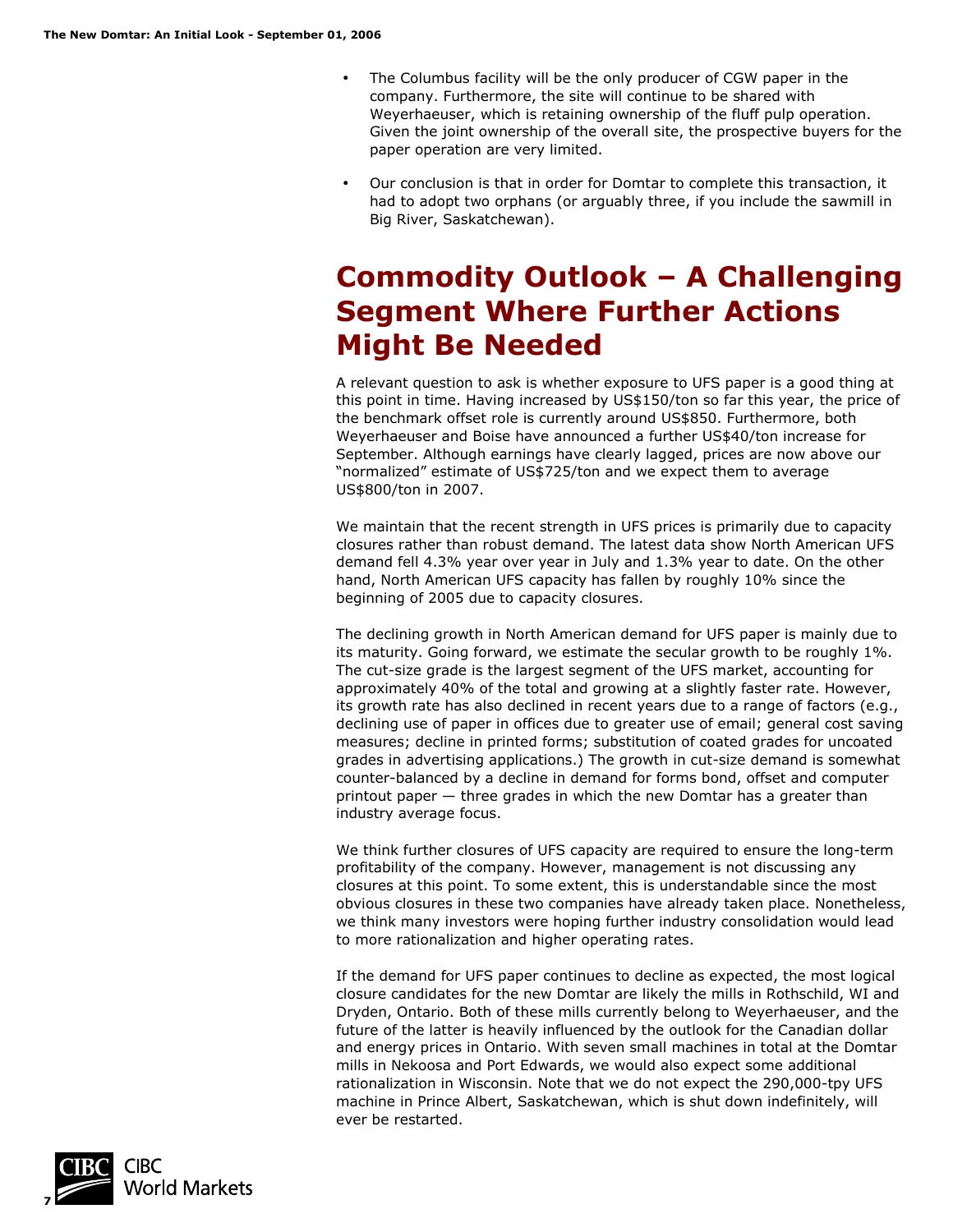The new COO has an excellent track record of accelerating creep capacity after M&A activity. However, given the large size of the new Domtar, this could serve to exacerbate the problem of excess industry capacity.

### **Price Target Calculation**

Based on a multiple of 6.0x our blended EBITDA estimate (25% of 2006E EBITDA and 75% of 2007E EBITDA), we have a price target of \$6.50 on Domtar. Our target multiple is at a premium to the average historical valuation in Canada due to the company's higher liquidity.

### **Key Risks To Price Target**

Potential risks to our price target include a weaker-than-expected U.S. economy, which would prevent pulp and paper prices from moving higher, and the volatility in the Canadian/U.S. exchange rate.

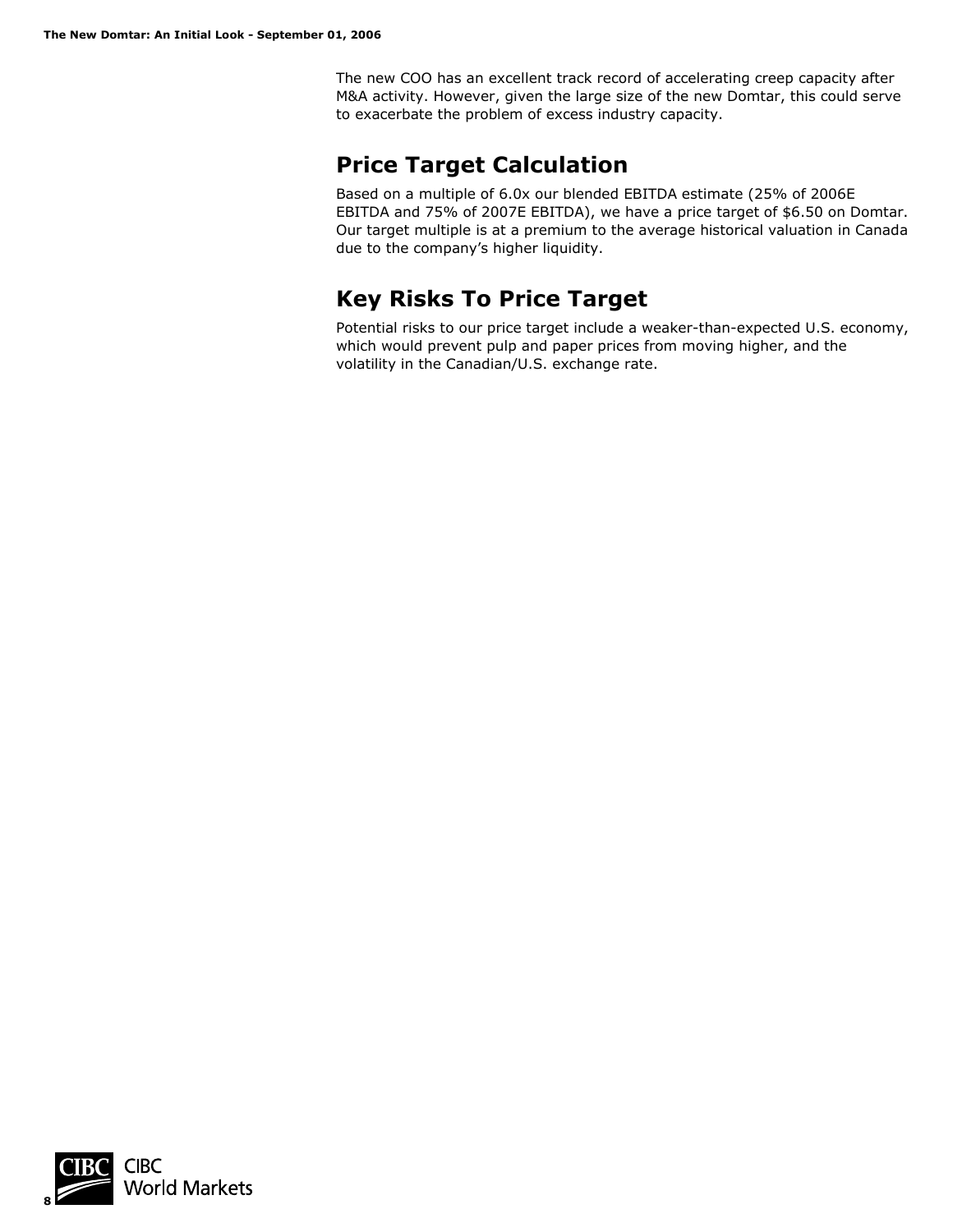# **Appendix 1. Financial Statements**

#### **Exhibit 6. Income Statement (C\$ mlns., except per share)**

|                                                     | 2005A     | 2006E     | 2007E     |
|-----------------------------------------------------|-----------|-----------|-----------|
| Sales                                               | \$4,966.0 | \$4,663.4 | \$7,355.7 |
| Cost Of Sales                                       | \$5,054.0 | \$4,243.0 | \$6,282.2 |
| <b>EBITDA</b>                                       | (\$88.0)  | \$420.4   | \$1,073.6 |
| Depreciation                                        | \$375.0   | \$314.0   | \$684.3   |
| <b>Operating Profit</b>                             | (\$463.0) | \$106.4   | \$389.3   |
| Other Expenses (Gains)                              | \$0.0     | \$0.0     | \$0.0     |
| <b>Financial Expenses</b>                           | \$150.0   | \$155.0   | \$276.4   |
| Earnings Before Income Taxes                        | (S613.0)  | (\$48.6)  | \$112.9   |
| Income Taxes                                        | (\$225.0) | (\$26.5)  | \$39.5    |
| Minority Interest                                   | \$0.0     | \$0.0     | \$0.0     |
| Net Earnings                                        | (\$388.0) | (\$22.1)  | \$73.4    |
| Net Earnings Per Common Share (Fully Diluted)       | (\$1.69)  | (\$0.10)  | \$0.14    |
| <b>EPS Before Unusual Items</b>                     | (\$0.37)  | (\$0.09)  | \$0.14    |
| Weighted Average Number Of Common Shares            | 229.7     | 230.2     | 512.0     |
| Source: Company reports and CIBC World Markets Inc. |           |           |           |

#### **Exhibit 7. Cash Flow Statement (C\$ mlns.)**

|                                    | 2005A     | 2006E       | 2007E     |
|------------------------------------|-----------|-------------|-----------|
| <b>Cash Flow Form Operations</b>   |           |             |           |
| Net Income                         | (\$388.0) | (\$22.1)    | \$73.4    |
| Depreciation                       | \$375.0   | \$314.0     | \$684.3   |
| Deferred Income Taxes              | (\$238.0) | (\$26.5)    | \$39.5    |
| Other                              | \$5.0     | \$0.0       | \$0.0     |
| Minority Interest                  | \$0.0     | \$0.0       | \$0.0     |
| Change In Non-cash Working Capital | (\$57.0)  | \$54.4      | (\$138.0) |
|                                    | (\$303.0) | \$319.8     | \$659.1   |
| <b>Investing Activities</b>        | \$159.0   | (\$4,188.2) | (\$450.0) |
| <b>Financing Activities</b>        | \$176.0   | \$3.734.7   | (\$3.0)   |
| Increase (Decrease) In Cash        | \$32.0    | (\$133.7)   | \$206.1   |

Source: Company reports and CIBC World Markets Inc.

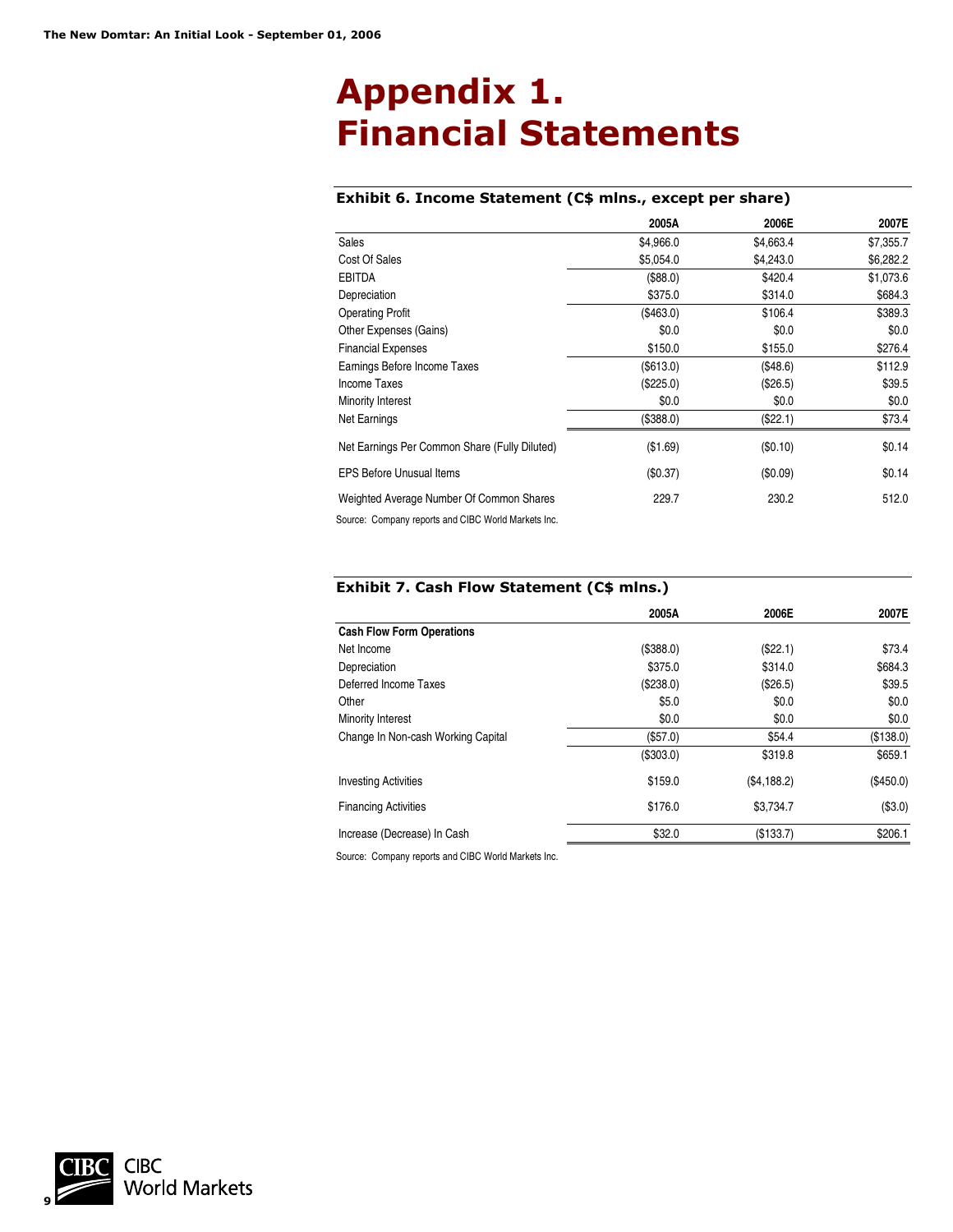#### **Exhibit 8. Balance Sheet (C\$ mlns.)**

|                                            | 2005A     | 2006E     | 2007E     |
|--------------------------------------------|-----------|-----------|-----------|
| <b>Assets</b>                              |           |           |           |
| Cash                                       | \$62.0    | \$0.0     | \$134.4   |
| <b>Other Current Assets</b>                | \$1,036.0 | \$942.0   | \$1,433.0 |
| <b>Total Current Assets</b>                | \$1,098.0 | \$942.0   | \$1,567.3 |
| Property, Plant & Equipment                | \$3,634.0 | \$7,437.0 | \$7,202.7 |
| Goodwill                                   | \$92.0    | \$92.0    | \$92.0    |
| Investments                                | \$0.0     | \$0.0     | \$0.0     |
| <b>Other Assets</b>                        | \$309.0   | \$380.2   | \$380.2   |
| <b>Total Assets</b>                        | \$5,133.0 | \$8,851.2 | \$9,242.3 |
| <b>Bank Indebtedness</b>                   | \$0.0     | \$71.7    | \$0.0     |
| <b>Other Current Liabilities</b>           | \$680.0   | \$640.3   | \$993.3   |
| Current Portion Of Long-term Debt          | \$2.0     | \$2.0     | \$59.0    |
| <b>Total Current Liabilities</b>           | \$682.0   | \$714.0   | \$1,052.3 |
| Long-term Debt                             | \$2,257.0 | \$3,843.0 | \$3,784.0 |
| Other Long-term Liabilities                | \$331.0   | \$331.0   | \$331.0   |
| Deferred Income Taxes                      | \$254.0   | \$227.5   | \$267.0   |
| Minority Interest                          | \$0.0     | \$0.0     | \$0.0\$   |
| <b>Total Liabilities</b>                   | \$3,524.0 | \$5,115.6 | \$5,434.3 |
| Common Shares                              | \$1,783.0 | \$3,932.7 | \$3,932.7 |
| <b>Preferred Shares</b>                    | \$36.0    | \$36.0    | \$36.0    |
| <b>Retained Earnings</b>                   | (\$19.0)  | (\$42.1)  | \$30.3    |
| Surplus                                    | (\$191.0) | (\$191.0) | (\$191.0) |
| <b>Total Shareholders' Equity</b>          | \$1,609.0 | \$3,735.6 | \$3,808.0 |
| Total Liabilities And Shareholders' Equity | \$5,133.0 | \$8,851.2 | \$9,242.3 |
| Share Outstanding (mlns.)                  | 227.7     | 227.7     | 227.7     |
| <b>Book Value</b>                          | \$6.91    | \$16.25   | \$16.57   |
| <b>Total Debt To Total Capital</b>         | 58%       | 51%       | 49%       |

Source: Company reports and CIBC World Markets Inc.

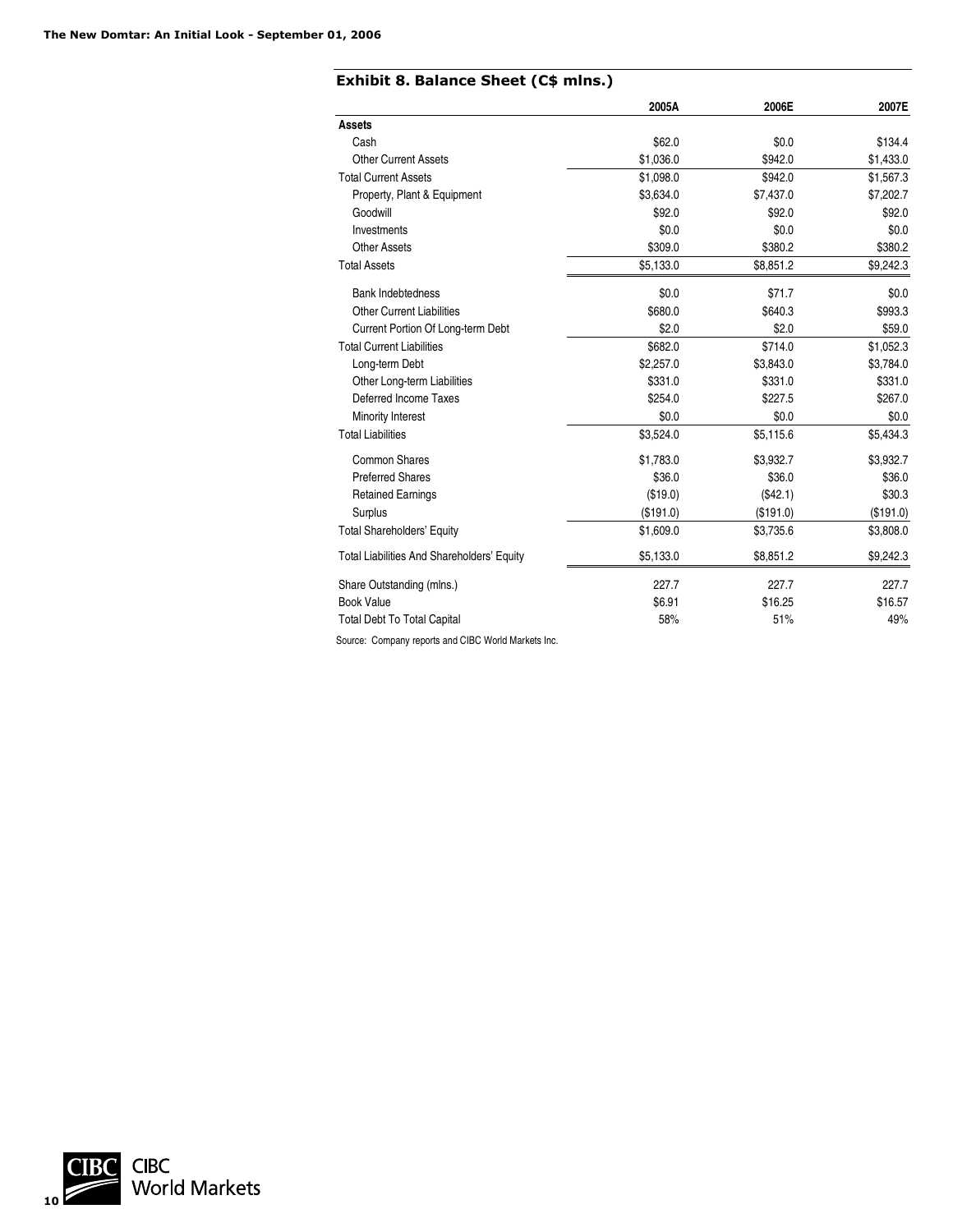### **Our EPS estimates are shown below:**

|              | 1 Qtr.                   | 2 Qtr.  | 3 Qtr.                   | 4 Qtr.                   | Yearly   |
|--------------|--------------------------|---------|--------------------------|--------------------------|----------|
| 2005 Current | \$0.04A                  | \$0.01A | (S0.17A)                 | (S0.25A)                 | (S0.37A) |
| 2006 Current | (S0.13A)                 | \$0.01A | \$0.02E                  | \$0.01E                  | (S0.09E) |
| 2007 Current | $\overline{\phantom{a}}$ | $\sim$  | $\overline{\phantom{a}}$ | $\overline{\phantom{a}}$ | \$0.14E  |

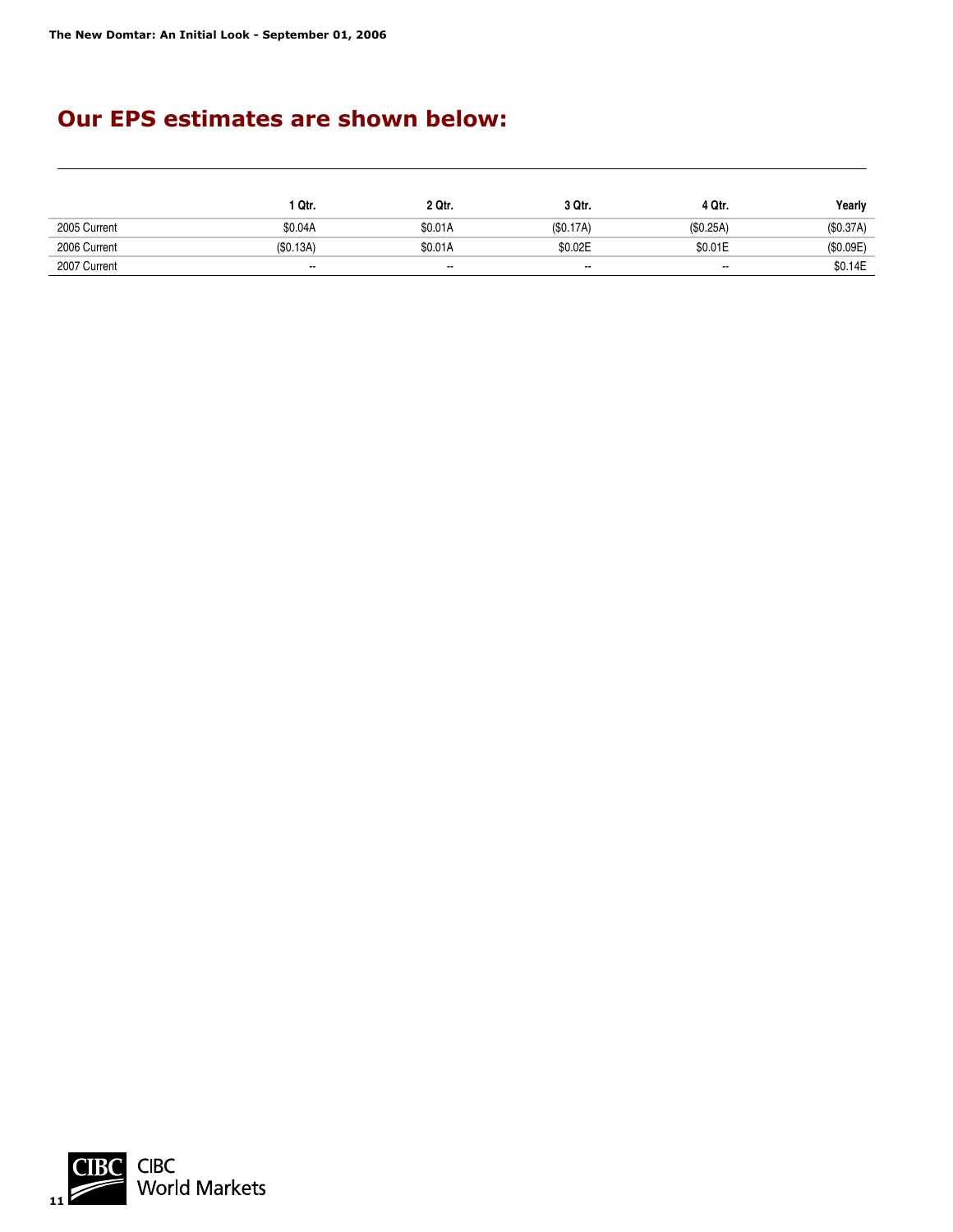### **IMPORTANT DISCLOSURES:**

**Analyst Certification:** Each CIBC World Markets research analyst named on the front page of this research report, or at the beginning of any subsection hereof, hereby certifies that (i) the recommendations and opinions expressed herein accurately reflect such research analyst's personal views about the company and securities that are the subject of this report and all other companies and securities mentioned in this report that are covered by such research analyst and (ii) no part of the research analyst's compensation was, is, or will be, directly or indirectly, related to the specific recommendations or views expressed by such research analyst in this report.

**Potential Conflicts of Interest:** Equity research analysts employed by CIBC World Markets are compensated from revenues generated by various CIBC World Markets businesses, including the CIBC World Markets Investment Banking Department within the Corporate and Leveraged Finance Division. Research analysts do not receive compensation based upon revenues from specific investment banking transactions. CIBC World Markets generally prohibits any research analyst and any member of his or her household from executing trades in the securities of a company that such research analyst covers. Additionally, CIBC World Markets generally prohibits any research analyst from serving as an officer, director or advisory board member of a company that such analyst covers.

In addition to 1% ownership positions in covered companies that are required to be specifically disclosed in this report, CIBC World Markets may have a long position of less than 1% or a short position or deal as principal in the securities discussed herein, related securities or in options, futures or other derivative instruments based thereon.

Recipients of this report are advised that any or all of the foregoing arrangements, as well as more specific disclosures set forth below, may at times give rise to potential conflicts of interest.

### **Important Disclosure Footnotes for Domtar Inc. (DTC)**

- 2a Domtar Inc. is a client for which a CIBC World Markets company has performed investment banking services in the past 12 months.
- 2d CIBC World Markets Corp. has received compensation for investment banking services from Domtar Inc. in the past 12 months.
- 2g CIBC World Markets Inc. expects to receive or intends to seek compensation for investment banking services from Domtar Inc. in the next 3 months.
- 7 CIBC World Markets Corp., CIBC World Markets Inc., and their affiliates, in the aggregate, beneficially own 1% or more of a class of equity securities issued by Domtar Inc.

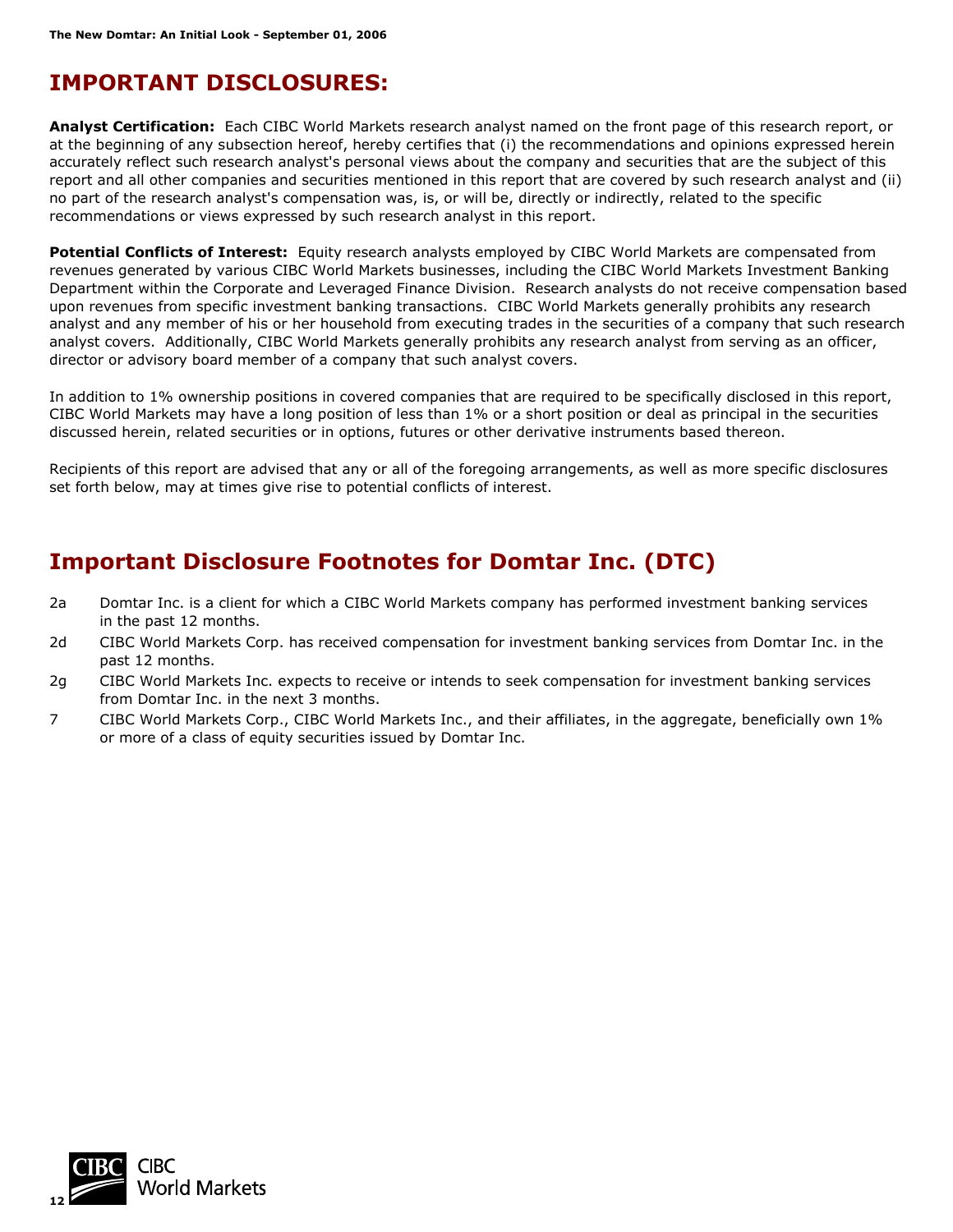#### **Important Disclosure Footnotes for Companies Mentioned in this Report that Are Covered by CIBC World Markets:**

#### **Stock Prices as of 09/01/2006:**

Cascades Inc. (2a, 2e, 2g, 4a, 4b, 7) (CAS-TSX, \$12.25, Sector Performer) Fraser Papers (2g) (FPS-TSX, \$7.20, Sector Underperformer) International Paper Co. (IP-NYSE, US\$34.97, Sector Performer) Weyerhaeuser Co. (2a, 2e) (WY-NYSE, US\$62.37, Sector Performer)

#### **Companies Mentioned in this Report that Are Not Covered by CIBC World Markets:**

**Stock Prices as of 09/01/2006:**  UPM-Kymmene Corp. (UPM-NYSE, US\$23.65, Not Rated)

**Important disclosure footnotes that correspond to the footnotes in this table may be found in the "Key to Important Disclosure Footnotes" section of this report.** 

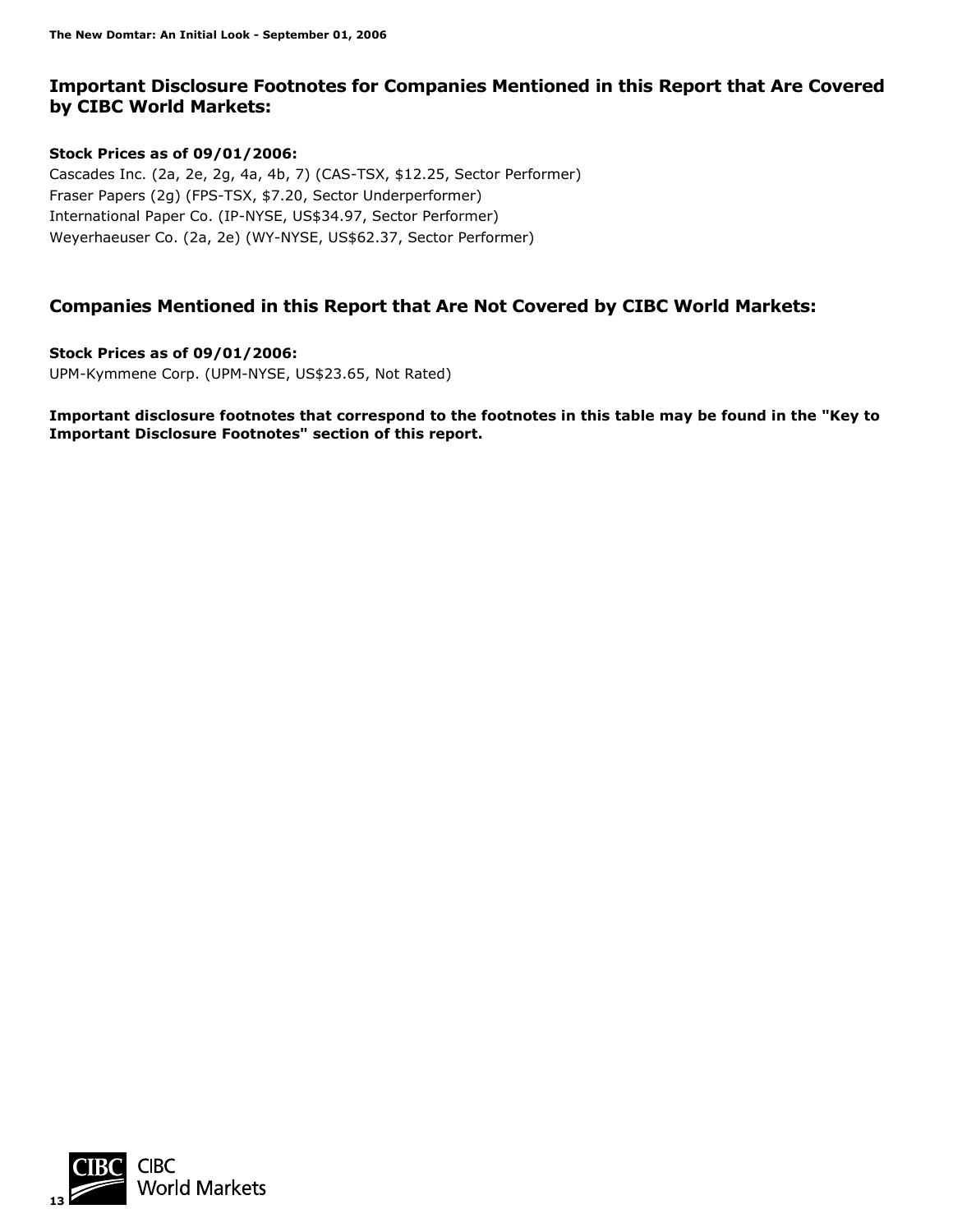#### **Key to Important Disclosure Footnotes:**

- 1 CIBC World Markets Corp. makes a market in the securities of this company.
- 2a This company is a client for which a CIBC World Markets company has performed investment banking services in the past 12 months.
- 2b CIBC World Markets Corp. has managed or co-managed a public offering of securities for this company in the past 12 months.
- 2c CIBC World Markets Inc. has managed or co-managed a public offering of securities for this company in the past 12 months.
- 2d CIBC World Markets Corp. has received compensation for investment banking services from this company in the past 12 months.
- 2e CIBC World Markets Inc. has received compensation for investment banking services from this company in the past 12 months.
- 2f CIBC World Markets Corp. expects to receive or intends to seek compensation for investment banking services from this company in the next 3 months.
- 2g CIBC World Markets Inc. expects to receive or intends to seek compensation for investment banking services from this company in the next 3 months.
- 3a This company is a client for which a CIBC World Markets company has performed non-investment banking, securities-related services in the past 12 months.
- 3b CIBC World Markets Corp. has received compensation for non-investment banking, securities-related services from this company in the past 12 months.
- 3c CIBC World Markets Inc. has received compensation for non-investment banking, securities-related services from this company in the past 12 months.
- 4a This company is a client for which a CIBC World Markets company has performed non-investment banking, non-securities-related services in the past 12 months.
- 4b CIBC World Markets Corp. has received compensation for non-investment banking, non-securities-related services from this company in the past 12 months.
- 4c CIBC World Markets Inc. has received compensation for non-investment banking, non-securities-related services from this company in the past 12 months.
- 5a The CIBC World Markets Corp. analyst(s) who covers this company also has a long position in its common equity securities.
- 5b A member of the household of a CIBC World Markets Corp. research analyst who covers this company has a long position in the common equity securities of this company.
- 6a The CIBC World Markets Inc. fundamental analyst(s) who covers this company also has a long position in its common equity securities.
- 6b A member of the household of a CIBC World Markets Inc. fundamental research analyst who covers this company has a long position in the common equity securities of this company.
- 7 CIBC World Markets Corp., CIBC World Markets Inc., and their affiliates, in the aggregate, beneficially own 1% or more of a class of equity securities issued by this company.
- 8 A partner, director or officer of CIBC World Markets Inc. or any analyst involved in the preparation of this research report has provided services to this company for remuneration in the past 12 months.
- 9 A senior executive member or director of Canadian Imperial Bank of Commerce ("CIBC"), the parent company to CIBC World Markets Inc. and CIBC World Markets Corp., or a member of his/her household is an officer, director or advisory board member of this company or one of its subsidiaries.
- 10 Canadian Imperial Bank of Commerce ("CIBC"), the parent company to CIBC World Markets Inc. and CIBC World Markets Corp., has a significant credit relationship with this company.
- 11 The equity securities of this company are restricted voting shares.
- 12 The equity securities of this company are subordinate voting shares.
- 13 The equity securities of this company are non-voting shares.
- 14 The equity securities of this company are limited voting shares.

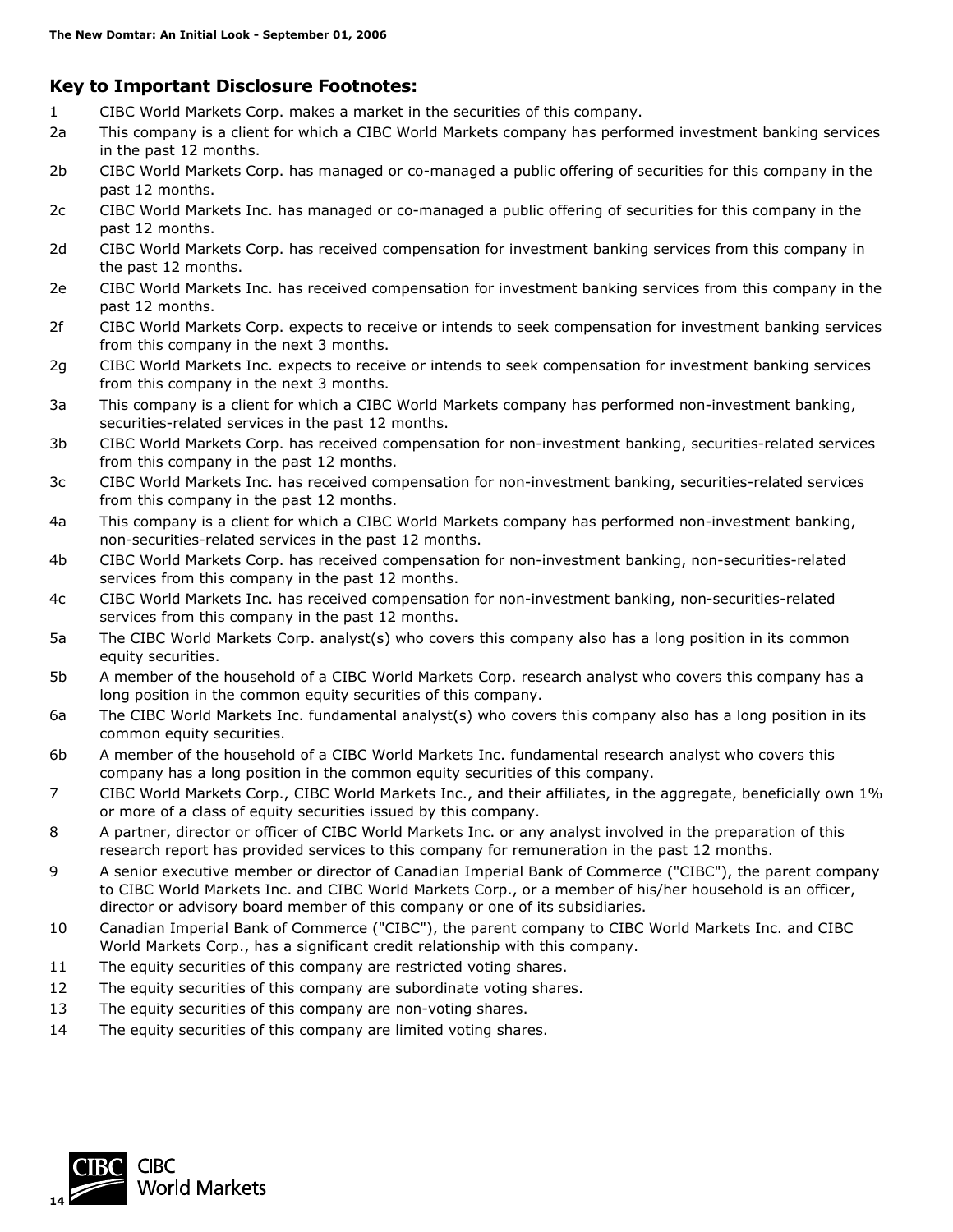## **CIBC World Markets Price Chart**



#### **HISTORICAL PERFORMANCE OF CIBC WORLD MARKETS' RECOMMENDATIONS FOR DOMTAR INC. (DTC)**

| Date       | <b>Change Type</b> | <b>Closing Price</b> | Rating        | <b>Price Target</b> | Coverage    |
|------------|--------------------|----------------------|---------------|---------------------|-------------|
| 10/15/2003 |                    | 15.36                | <b>SP</b>     | 17.50               | Don Roberts |
| 06/04/2004 |                    | 17.08                | <b>SP</b>     | 19.00               | Don Roberts |
| 02/06/2005 | AU.                | 11.83                | <sub>SO</sub> | 16.00               | Don Roberts |
| 06/07/2005 |                    | 9.25                 | <sub>SO</sub> | 12.00               | Don Roberts |
| 07/27/2005 |                    | 9.11                 | <sub>SO</sub> | 12.50               | Don Roberts |
| 09/14/2005 |                    | 8.47                 | <sub>SO</sub> | 11.00               | Don Roberts |
| 10/27/2005 |                    | 5.25                 | <sub>SO</sub> | 9.00                | Don Roberts |
| 03/09/2006 | AO                 | 6.93                 | <b>SP</b>     | 6.50                | Don Roberts |
| 04/18/2006 |                    | 8.01                 | SU            | 6.50                | Don Roberts |
| 05/29/2006 |                    | 7.34                 | <b>SU</b>     | 6.00                | Don Roberts |
| 08/23/2006 |                    | 7.43                 | SU            | 6.50                | Don Roberts |

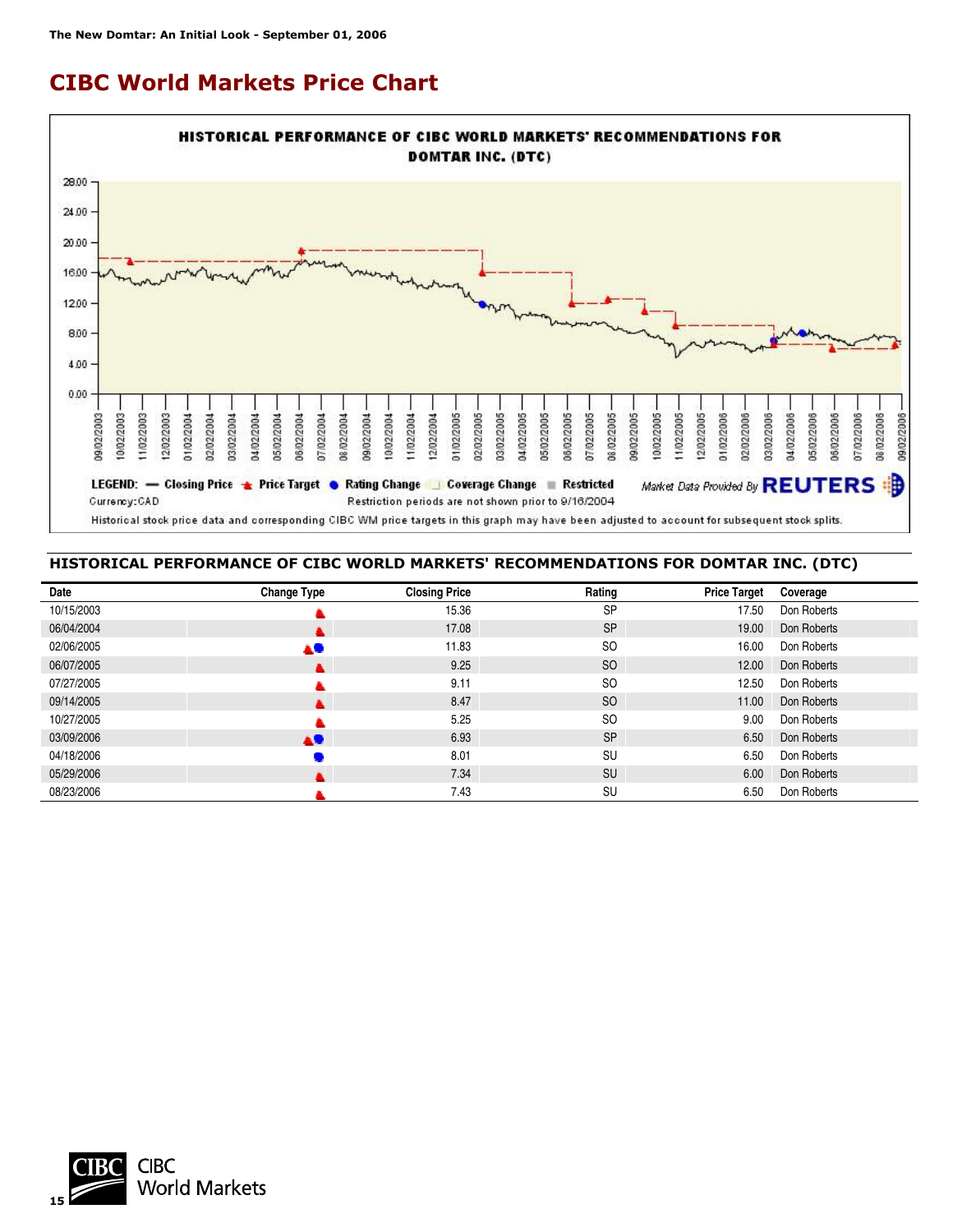## **CIBC World Markets' Stock Rating System**

| <b>Abbreviation</b>  | Rating                | <b>Description</b>                                                                 |
|----------------------|-----------------------|------------------------------------------------------------------------------------|
| <b>Stock Ratings</b> |                       |                                                                                    |
| SO.                  | Sector Outperformer   | Stock is expected to outperform the sector during the next 12-18 months.           |
| <b>SP</b>            | Sector Performer      | Stock is expected to perform in line with the sector during the next 12-18 months. |
| SU                   | Sector Underperformer | Stock is expected to underperform the sector during the next 12-18 months.         |
| NR.                  | Not Rated             | CIBC World Markets does not maintain an investment recommendation on the stock.    |
| R.                   | Restricted            | CIBC World Markets is restricted*** from rating the stock.                         |
| Sector Weightings**  |                       |                                                                                    |
| O                    | Overweight            | Sector is expected to outperform the broader market averages.                      |
| м                    | Market Weight         | Sector is expected to equal the performance of the broader market averages.        |
| U                    | Underweight           | Sector is expected to underperform the broader market averages.                    |
| <b>NA</b>            | None                  | Sector rating is not applicable.                                                   |

\*\*Broader market averages refer to the S&P 500 in the U.S. and the S&P/TSX Composite in Canada.

"Speculative" indicates that an investment in this security involves a high amount of risk due to volatility and/or liquidity issues. \*\*\*Restricted due to a potential conflict of interest.

#### **Ratings Distribution\*: CIBC World Markets' Coverage Universe**

| (as of 01 Sep 2006)                                                         | Count | Percent | Inv. Banking Relationships      | Count | Percent |  |  |
|-----------------------------------------------------------------------------|-------|---------|---------------------------------|-------|---------|--|--|
| Sector Outperformer (Buy)                                                   | 315   | 40.0%   | Sector Outperformer (Buy)       | 166   | 52.7%   |  |  |
| Sector Performer (Hold/Neutral)                                             | 385   | 48.9%   | Sector Performer (Hold/Neutral) | 185   | 48.1%   |  |  |
| Sector Underperformer (Sell)                                                | 60    | 7.6%    | Sector Underperformer (Sell)    | 28    | 46.7%   |  |  |
| Restricted                                                                  | 21    | 2.7%    | Restricted                      | 18    | 85.7%   |  |  |
| The block in the theodore. There we have a fine development of the beams of |       |         |                                 |       |         |  |  |

#### **Ratings Distribution: Paper & Forest Products Coverage Universe**

| (as of 01 Sep 2006)             | Count | Percent | <b>Inv. Banking Relationships</b> | Count | Percent |
|---------------------------------|-------|---------|-----------------------------------|-------|---------|
| Sector Outperformer (Buy)       |       | 14.3%   | Sector Outperformer (Buy)         |       | 100.0%  |
| Sector Performer (Hold/Neutral) |       | 57.1%   | Sector Performer (Hold/Neutral)   | 4     | 50.0%   |
| Sector Underperformer (Sell)    |       | 21.4%   | Sector Underperformer (Sell)      |       | 100.0%  |
| Restricted                      |       | $7.1\%$ | Restricted                        |       | 100.0%  |
|                                 |       |         |                                   |       |         |

Paper & Forest Products Sector includes the following tickers: A, BOW, CAS, CFP, CTL, DTC, FPS, IFP.A, IP, LPX, NBD, TBC, WFT, WY.

\*Although the investment recommendations within the three-tiered, relative stock rating system utilized by CIBC World Markets do not correlate to buy, hold and sell recommendations, for the purposes of complying with NYSE and NASD rules, CIBC World Markets has assigned buy ratings to securities rated Sector Outperformer, hold ratings to securities rated Sector Performer, and sell ratings to securities rated Sector Underperformer without taking into consideration the analyst's sector weighting.

Important disclosures required by IDA Policy 11, including potential conflicts of interest information, our system for rating investment opportunities and our dissemination policy can be obtained by visiting CIBC World Markets on the web at <http://research.cibcwm.com/res/Policies/Policies.html> or by writing to CIBC World Markets Inc., BCE Place, 161 Bay Street, 4th Floor, Toronto, Ontario M5J 2S8, Attention: Research Disclosures Request.